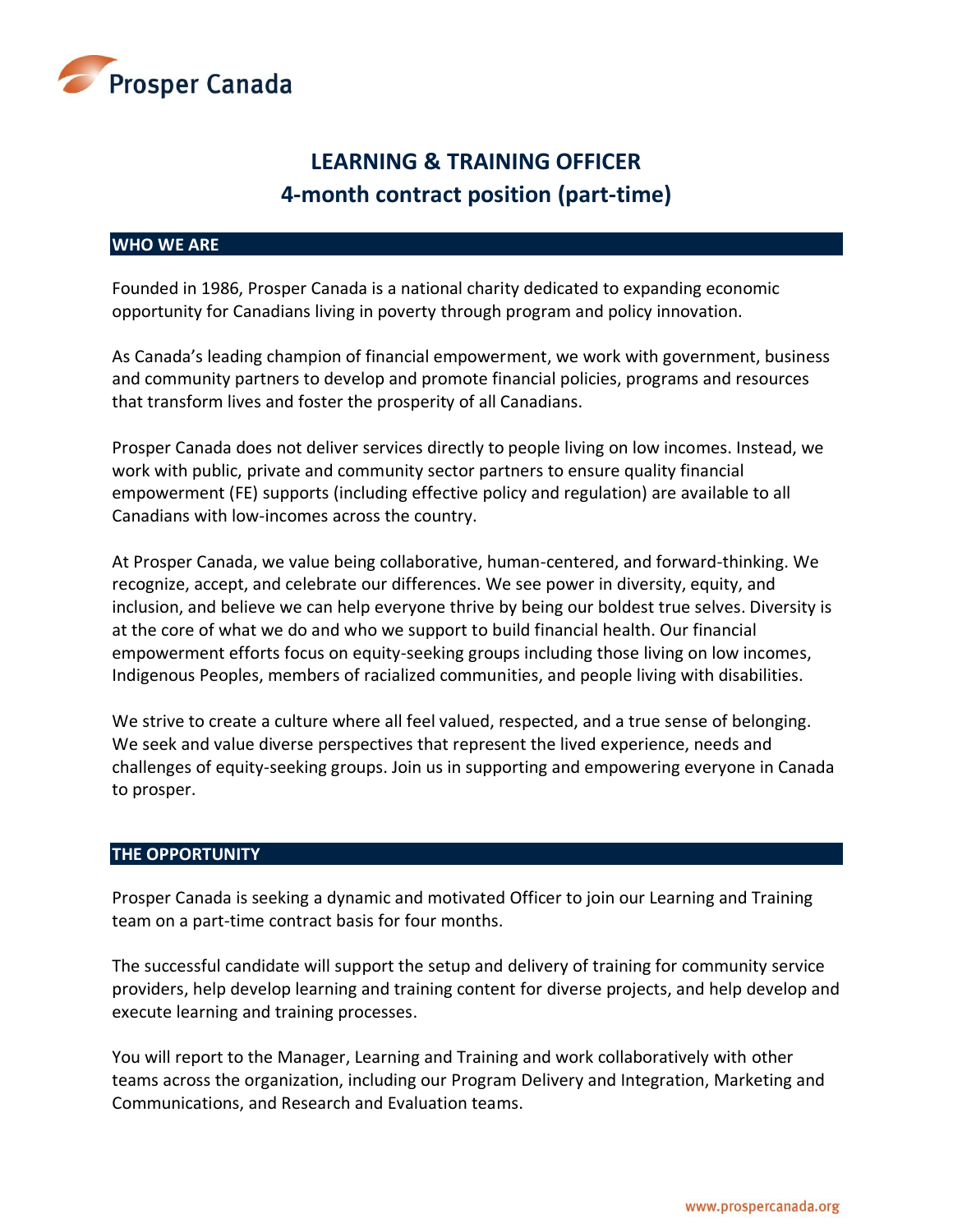# **Compensation**

This is a fixed rate contract for 3 days of work per week for approximately 4 months at a daily rate of \$250 plus applicable HST. It is possible the contract may be extended by mutual agreement.

# **SUMMARY OF RESPONSIBILITIES**

### **Develop and curate financial empowerment content and tools**

- Work with key partners and the Prosper Canada team to develop and maintain learning and training content (course content, handouts, and other resources)
- Research, curate, and write learning content on topics such as, but not limited to: tax filing and benefits, budgeting, saving, investing, consumer protection, and population-specific topics
- Apply instructional design principles to resource development processes.

### **Facilitate delivery of financial empowerment training**

- Work with key partners and the Prosper Canada team to help develop and deliver financial empowerment training across multiple formats (online courses, workshops, and webinars)
- Update existing course content and add new content using Thinkific LMS and Articulate Rise 360
- Help coordinate and deliver financial empowerment capacity building events.

# **Support development of Learning and Training processes and policies**

• Support the development and implementation of Learning and Training processes (including project management, performance measurement, analysis) to improve efficiencies within the team and across the organization.

#### **Other responsibilities**

- Oversee maintenance of resource catalogue on our online Learning Hub, using our WordPress content management system, and recommend future enhancements
- Help develop and coordinate learning development and knowledge sharing opportunities for Prosper Canada staff as needed
- Help compile reporting content for Board and funders
- Work with contractors/suppliers as required (e.g., graphic designers, translators, consultants)
- Perform other duties as required.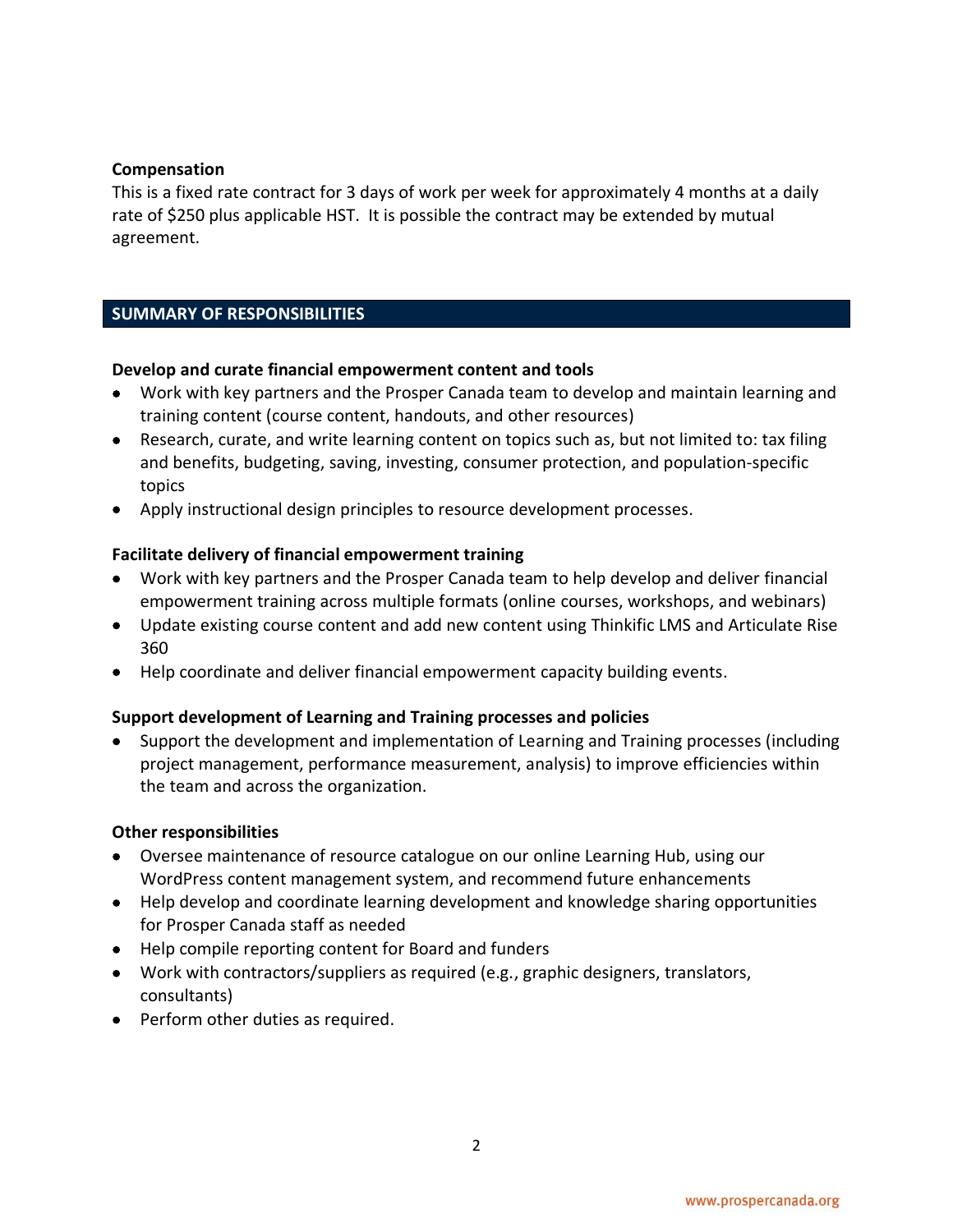# **EXPERIENCE AND COMPETENCIES**

If you don't meet all our requirements (below,) but believe your skill set and experience is applicable or transferable, we would love to hear from you!

# **Apply if you meet most of these requirements:**

- 1-3 years of experience developing and writing adult education content
- 1-3 years of instructional design experience, including needs assessment, design, development, and evaluation
- 2+ years of experience managing and facilitating online courses and/or in-person training workshops
- Education or training in a related field. We're open to hearing how your education helps set you up to work with us!
- Sensitive to the diverse needs and challenges faced by people living with low incomes, including but not limited to newcomers, Indigenous Peoples, members of racialized communities, and people living with disabilities in Canada
- An adaptive and entrepreneurial spirit, willing to try new things and comfortable working independently
- Excellent organizational and time-management skills, proven ability to multi-task and manage a range of projects concurrently
- Experience working with online learning management systems, course authoring software, and content management systems
- Proficient with MS Office 365 suite of applications
- Proficient with Articulate 360 or similar content authoring software
- Proficient with Webex, GoToWebinar, and other virtual conferencing software
- Proficient with Adobe Creative Suite, including InDesign and Photoshop
- Online training facilitation/delivery skills
- Excellent written and verbal communication skills suitable for audiences that frequently have literacy and English/French language barriers
- Ability to work effectively as part of a collaborative team and build relationships with staff across teams internally and with external project partners
- Strong critical thinking skills, ability to gather and synthesize content from multiple perspectives and information sources
- Fluent in French and English.

# **Prosper Canada also values/welcomes:**

- Applicants from racialized groups including, black, Indigenous, and people of colour
- Applicants of all gender expressions and sexual orientations, including queer, trans, and two-spirit people
- Your personal experience of living on a low income, being a newcomer, or living with a disability and the insights and perspectives this would bring to your work